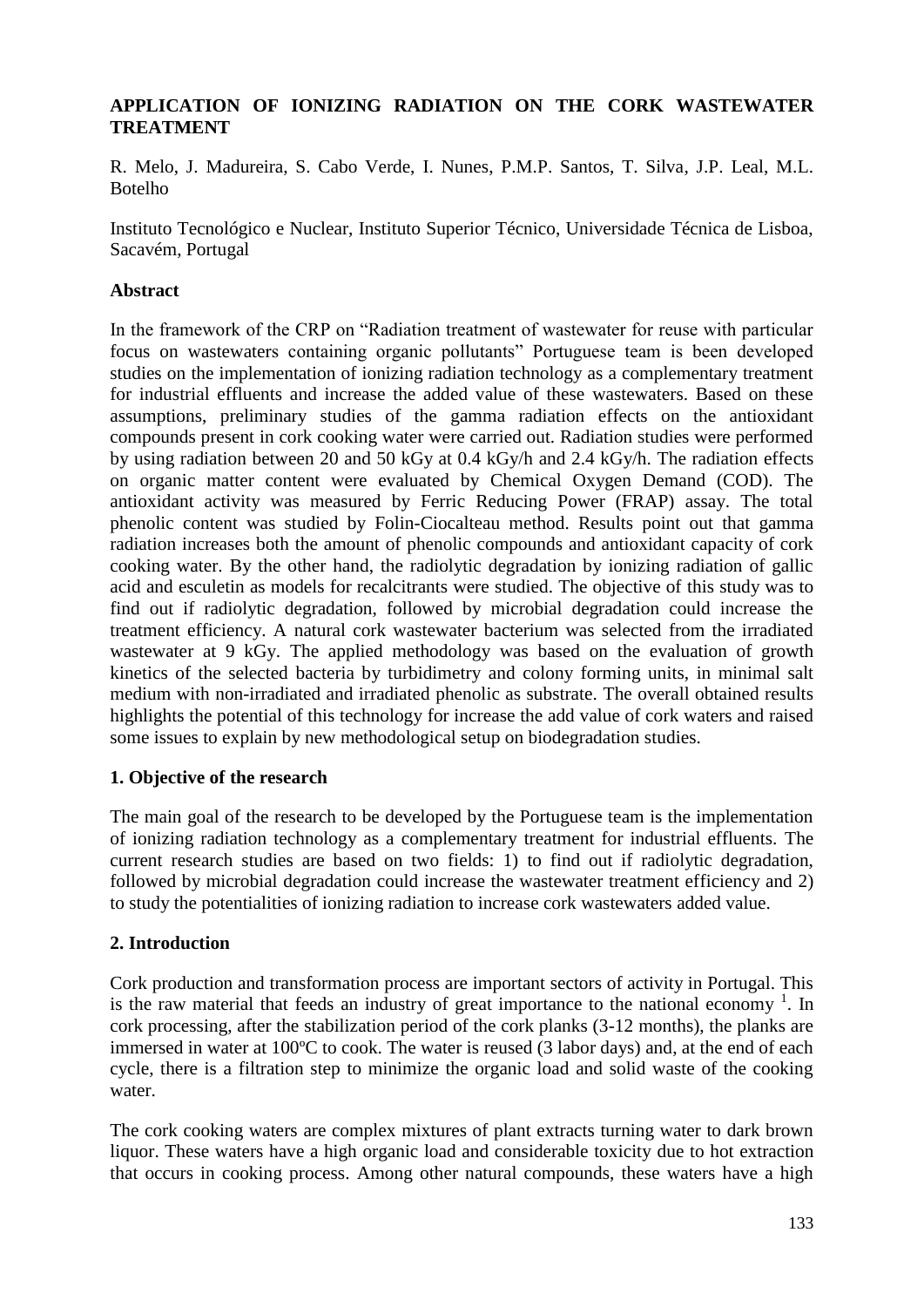concentration of polyphenols such as phenolic acids, tannins, 2,4,6-trichloroanisole, benzoic acid and cinnamic acids<sup>2</sup>. Some of these polyphenols are known for their high antioxidant activity. According to Minhalma and Pinho<sup>3</sup>, the main phenolic acids in these waters are gallic, protocatechuic, vanillic, ferulic and ellagic acids.

Advanced oxidation processes are being studied as potential technologies to reduce the organic matter content as phenolic compounds, increasing the biodegradability of wastewaters  $4, 5, 6$ . The Fenton oxidation process is one of the most recognized technology where the generation of highly reactive hydroxyl radicals (HO•) through catalytic decomposition of hydrogen peroxide reduces the amounts of organic matter  $\frac{7}{1}$ . However, the reagent and catalyst (ferrous iron) added to generate the HO• radicals are expensive and potential pollutants and it would be desirable to reduce its use. Ionizing radiation has the same mechanism of Fenton oxidation, i.e., the generation of free radicals to promote compounds degradation but without adding any chemical. Therefore, ionizing radiation seems to be a potential technology to be applied in order to increase the biodegradability  $8, 9, 10$ . In addition, the use of natural bacteria from wastewater as degraders could be a promising approach to remediation of wastewaters 11 .

## **3. Materials and Methods**

## **3.1. Gamma irradiation of cork cooking wastewater, gallic acid and esculetin solution**

Cork boiling wastewater was collected from Fabricor, S.A., the cork industry used as case study in this project. The sampling procedure had three purposes:1) irradiation of raw cork wastewater collected in the end of cooking process before the discharge to the wastewater treatment plant in order to assess the gamma radiation effects on organic matter and antioxidant activity; 2) the characterization of natural cork wastewater microbiota and 3) the isolation of the survivor population after irradiation. Therefore, the cork wastewater sample was irradiated at 2 kGy up to 50 kGy and for the radiolytic degradation of tested phenolic compounds, pure solutions of 1 mmol/dm<sup>3</sup> gallic acid (>99%; Sigma-Aldrich) solution and a 0.1 mmol/dm<sup>3</sup> esculetin solution (>99%; Sigma-Aldrich) were also irradiated at 9 kGy absorbed dose. The gamma irradiations were carried out at the Co-60 facility in the Radiation Technology Unit located at Nuclear and Technological Institute <sup>12</sup>. The dose rate used was 2.5 kGy/h and the measured absorbed doses by routine dosimeters <sup>13</sup>.

## **3.2. Isolation and morphological characterization of cork boiling wastewater microbiota**

The characterization of cork wastewater microbiota was made using conventional microbiological techniques (e.g. microscopic observation; gram staining; catalase and oxidase tests) and, after microrganims growth, colonies with distinct macroscopic morphologies were isolated by sub-culturing on the same medium. The most frequent isolate from irradiated sample was identified by API system (Biomérieux, France) according to manufacturer instructions. This microorganism was selected to be used in the growth evaluation studies.

## **3.3. Growth evaluation on synthetic medium**

A minimal mineral medium [1.28% Na2HPO4.7H2O, 0.3% KH2PO4, 0.05% NaCl and 0.1% NH4Cl] was supplemented separately with three carbon sources for gallic acid: i) 200 mg/L of gallic acid solution (GA); ii) 200 mg/L of irradiated gallic acid solution at 9 kGy (GA9) and iii) 200 mg/L of irradiated gallic acid solution at 38 kGy (GA38); and with two carbon sources for esculetin: i) 200 mg/L of esculetin solution (E) and ii) 200 mg/L of irradiated esculetin solution at 9 kGy (E9). Addition of each of the tested compounds to the growth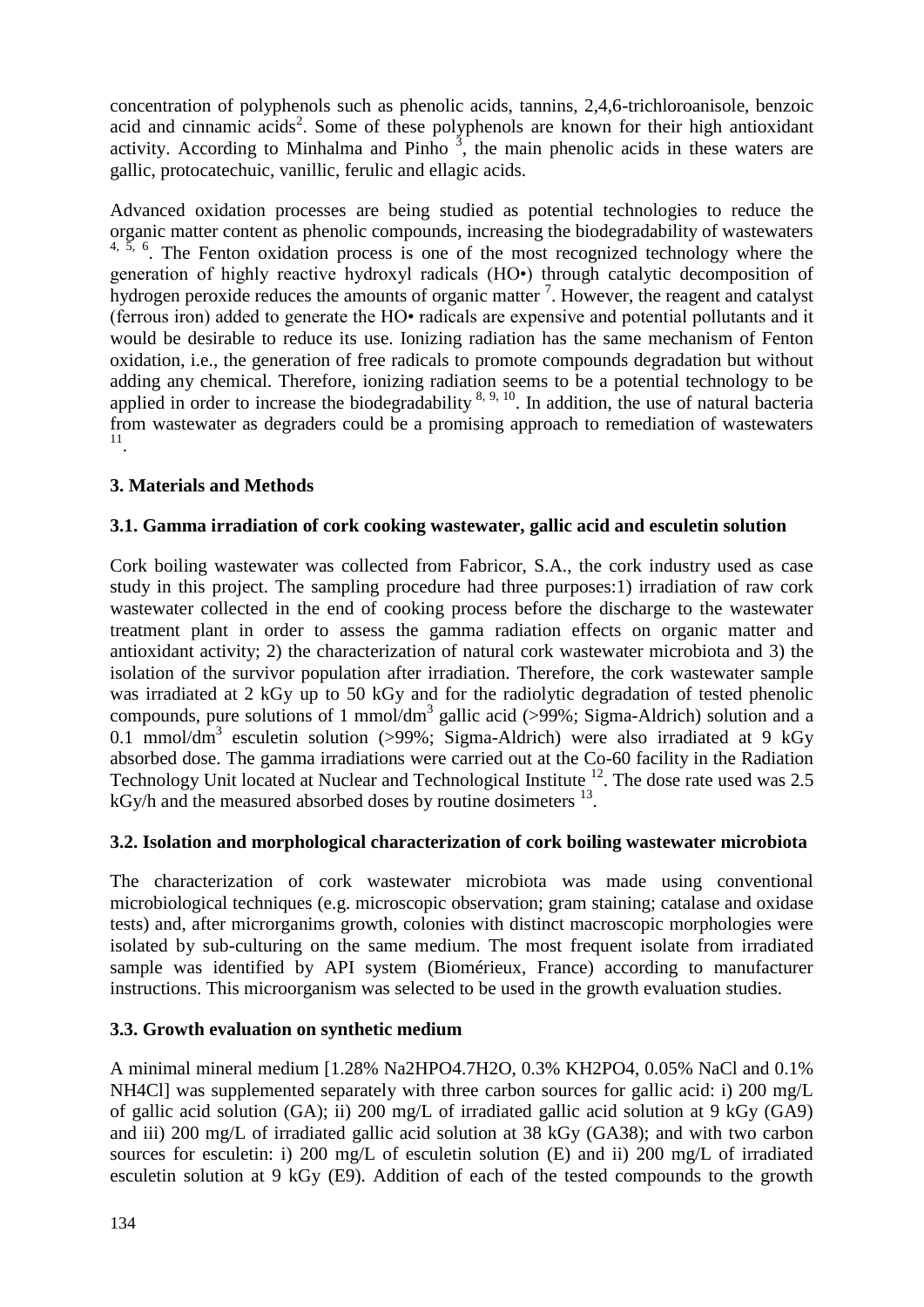medium caused no change in pH. For both studied compounds, Tryptic Soy Broth (TSB) was used as growth positive control (C) and minimum mineral medium without carbon source as negative control (B). The selected isolate was inoculated in all culture medium at an initial concentration approximately 107 cfu/mL (initial Optical Density (O.D.610nm) approximately 0.06 for gallic acid and 0.2 for esculetin) and incubated at  $30 \pm 2$  °C in an orbital shaker (100 rpm). The bacterial growth for each culture assay was monitored at regular time intervals by: 1) turbidity measurement at 610 nm (Shimadzu spectrometer UV-1800) and 2) CFU counts by direct plating into Tryptic Soy Agar of aliquots of serial decimal dilutions.

## **3.4. Chemical Oxygen Demand (COD) and Total Phenolic Content (TP)**

COD was measured by Titrimetric method accordingly to the Standard Methods for the Examination of Water and Wastewater  $14$ . Samples were diluted 10-fold. The TP was determined based on Folin-Ciocalteau method (Singleton at al., 1999) using gallic acid as standard. Samples were diluted 5-folds and 0.5 mL of the diluted sample was added to 35 mL of water and 2.5 mL of Folin-Ciocalteau reagent (FC). After shaking and incubating 5 minutes at room temperature, it was added 7.5 mL of sodium carbonate solution and water to the 50 mL line. The solution was incubated at room temperature for 2 hours and after that the absorbance of the reaction mixture was measured at 765 nm using a Shimadzu UV 1800 spectrophotometer. Results were expressed as mg of gallic acid equivalents per liter of sample.

## **3.5. Evaluation of antioxidant activity by Ferric Reducing/Antioxidant Power (FRAP)**

The assay was carried out according to the method described by Benzie and Strain<sup>15</sup>. FRAP reagent was freshly prepared by mixing 300 mM of acetate buffer (pH 3.6), 10 mM of 2,4,6- Tris(2-pyridyl)-s-triazine (TPTZ) and 20 mM FeCl3.6H2O in a ratio of 10:1:1 at 37°C. One hundred microliters of sample diluted 10-folds in ultrapure water were added to FRAP reagent (3 mL) in a test tube. After 15 minutes of incubation at 37°C, the absorbance was measured at 593 nm. The antioxidant potential of the sample was determined from a standard curve using FeSO4.7H2O solution between 0 and 1.0 mM.

## **4. Results and Discussion**

The natural cork wastewater mesophilic bacterial population was isolated before and after irradiation. A total of 27 isolates in non-irradiated and 11 in irradiated samples at 9 kGy were phenotyped according to microscopic morphology and biochemical characteristics. The relative frequency of each phenotype is presented in Figure 1.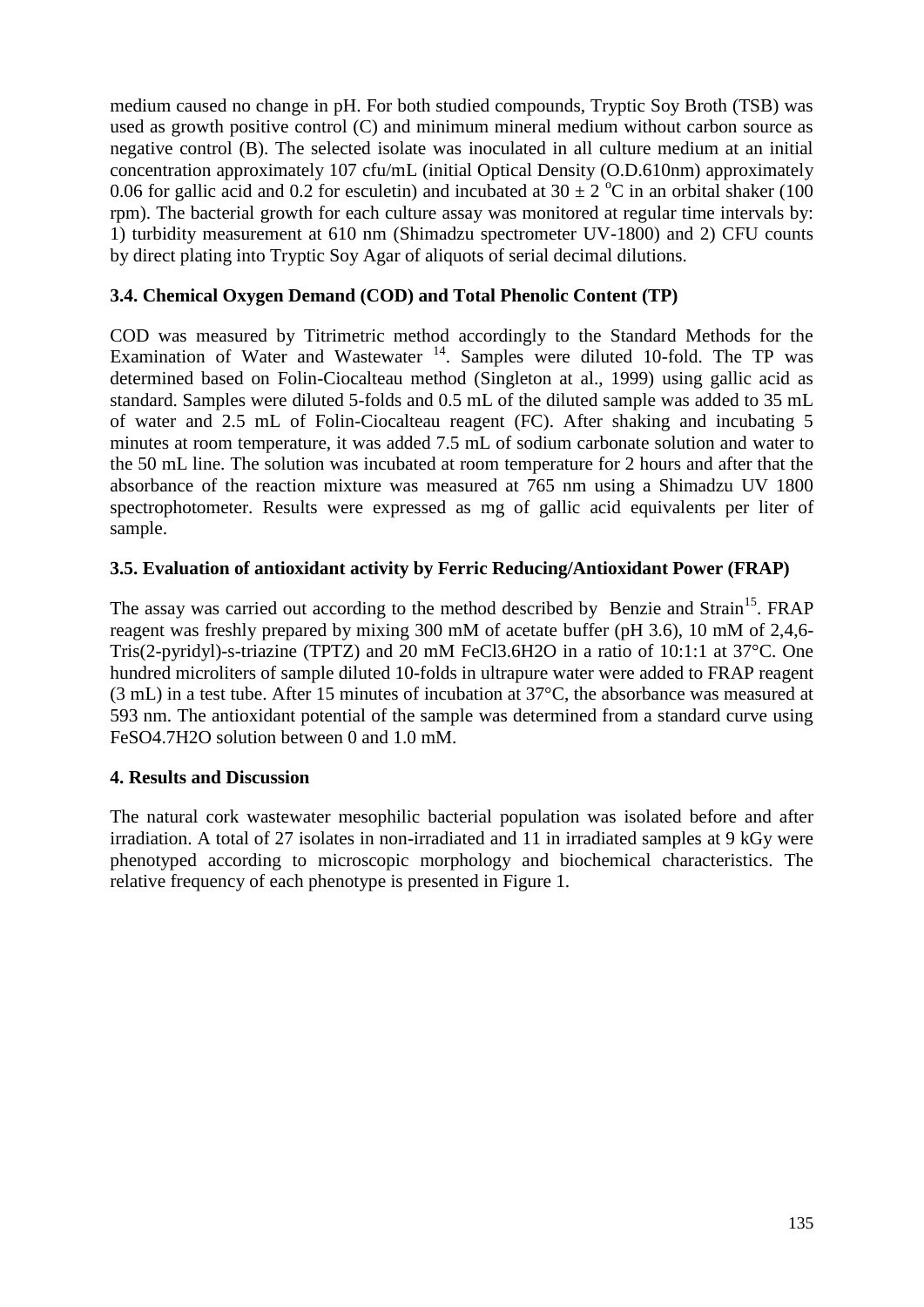

*Fig. 1. Relative frequency (in percentage) of the phenotypes of the isolates from nonirradiated cork wastewater and irradiated cork wastewater at 9 kGy.*

The isolates from non-irradiated wastewater sample were grouped into five morphological types, being the most frequent the gram positive rods non-spore forming (59%). After irradiation at 9 kGy the diversity decreased, only two of the initial morphological types had persisted. The most frequent was the gram negative oxidase negative rods (91%). The major isolate from this group was identified as *Stenotrophomonas malthophilia* (%id = 92.4). Although it was an environmental isolate, strains from this microorganism are known to metabolize a broad range of aromatic compounds  $16, 17$ . Based on that assumption, this isolate was used as test strain to evaluate the degradation of target compounds before and after irradiation. This evaluation was made by inoculation of the microorganism into a mineral medium with 200 mg/L of non-irradiated or irradiated gallic acid (GA) and esculetin (E) solution, separately, as sole carbon and energy source. As growth positive control TSB medium was used and as growth negative control, mineral medium without carbon source was used.

#### **4.1. Standard phenolic compounds**

The bacterial growth monitoring by turbidity at 610 nm for both gallic acid and esculetin is represented in Figure 2.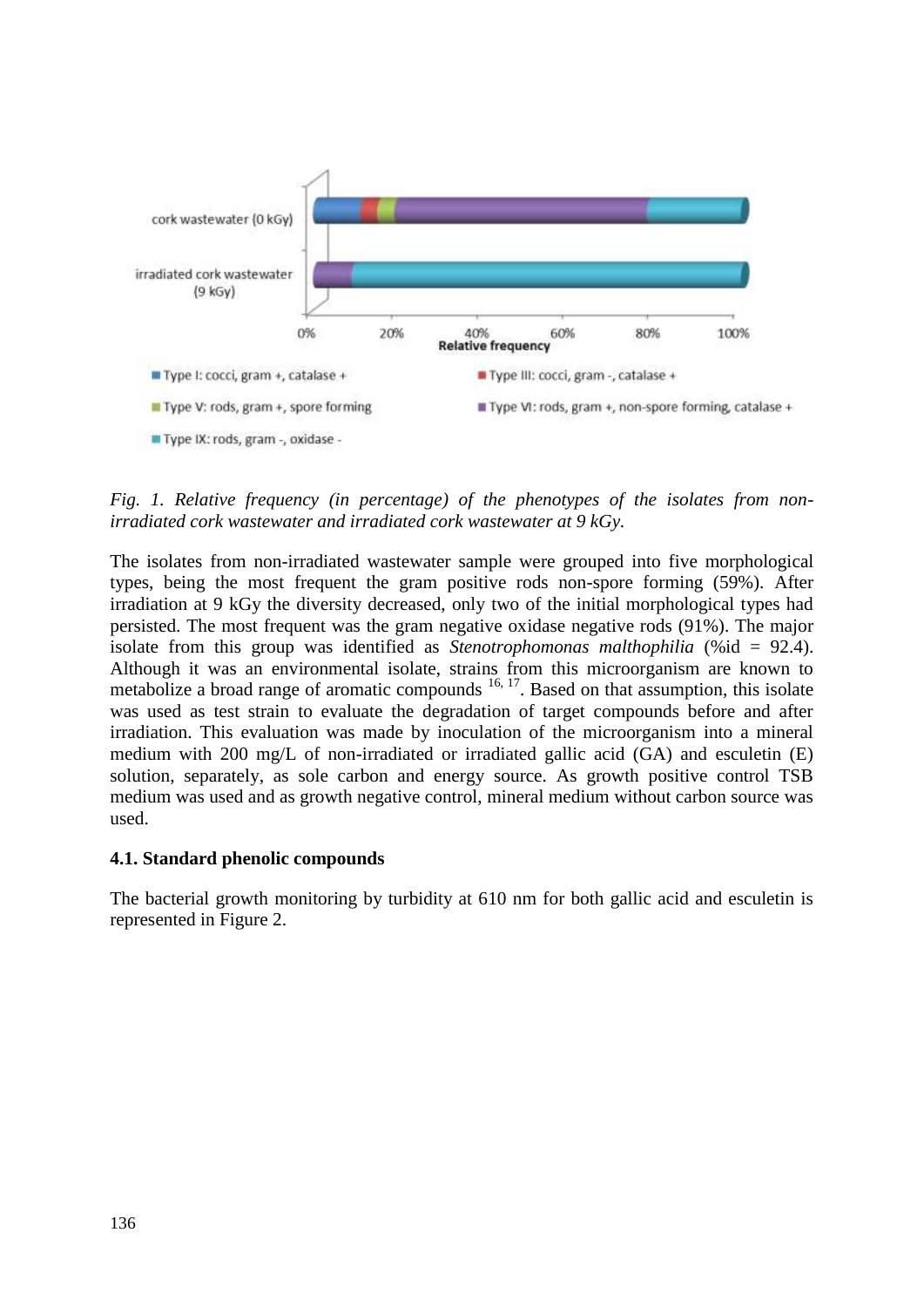

*Fig. 2. Turbidity results monitored as Optical Density (O.D.) at 610 nm for each different carbon source culture medium for both studied compounds: (a) (C) positive control (TSB medium); (B) negative control (mineral medium without carbon source); (GA) GA sol., 0 kGy; (GA9) GA sol. 9 kGy and (GA38) GA sol., 38 kGy; (b) C) positive control (TSB medium); (B) negative control (mineral medium without carbon source); (E) E sol., 0 kGy and (E9) E sol. 9 kGy.*

The presented turbidity growth results suggested that the test strain was not able to metabolize as sole carbon source either gallic acid solution (irradiated and non-irradiated) and esculetin solution (irradiated and non-irradiated) at the used concentration. The positive growth control indicated the viability of the inoculum denoted by the obtained well defined growth curve and negative control indicated that selected bacteria was not capable to growth in the minimal mineral medium.

The other method used to monitored growth, the cfu counts, also failed to detect bacterial growth in gallic acid cultures (see Figure 3).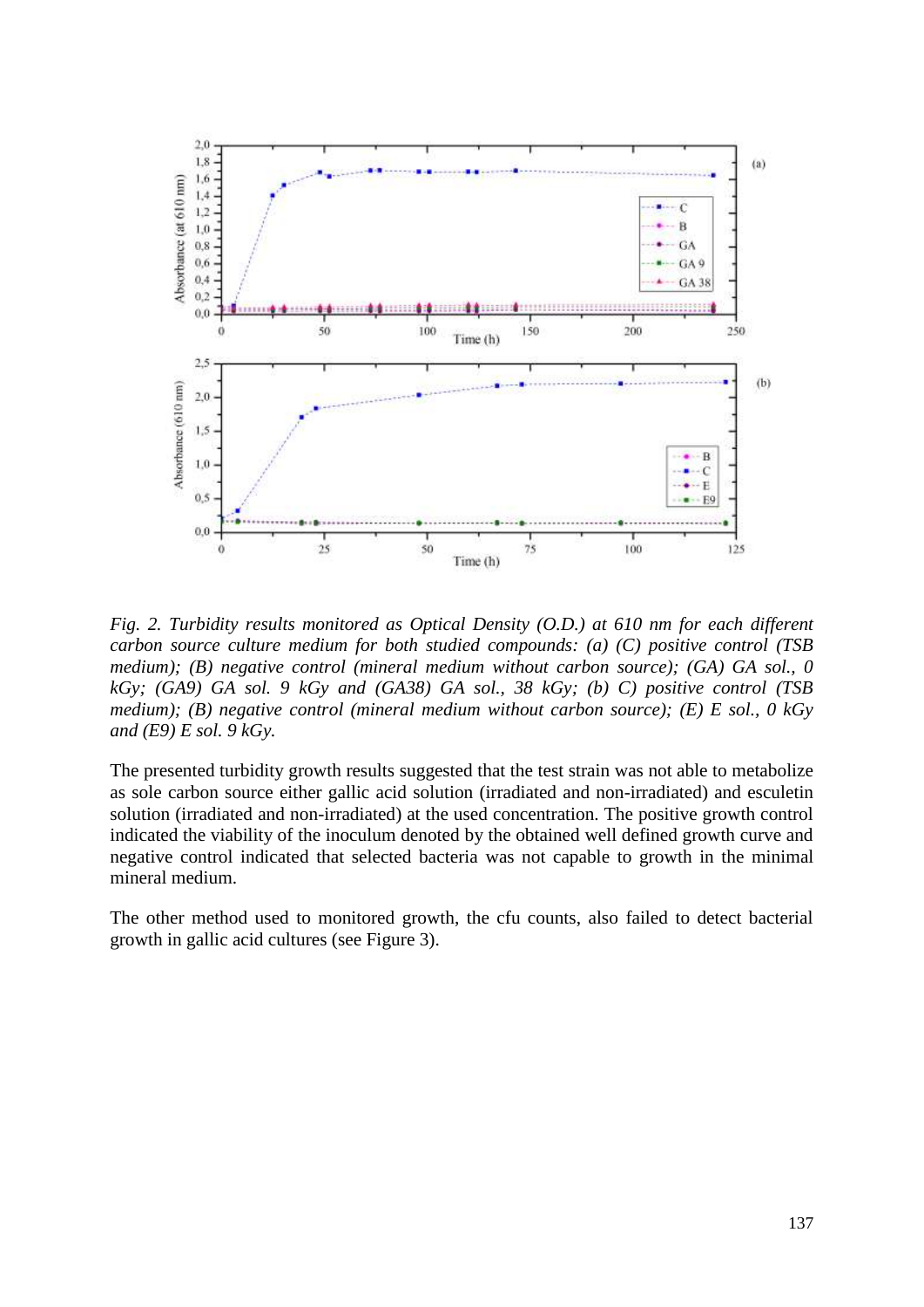

*Fig. 3. Average CFU counts of* Stenotrophomonas maltophilia *strain in both gallic acid and esculetin different cultures: (a) (C) positive control (TSB medium); (B) negative control (mineral medium without carbon source); (GA) GA sol., 0 kGy; (GA9) GA sol. 9 kGy and (GA38) GA sol., 38 kGy; (b) (C) positive control (TSB medium); (B) negative control (mineral medium without carbon source); (E) E sol., 0 kGy and (E9) E sol. 9 kGy. Error bars correspond to 95% confidence intervals about mean values (n= 6;*  $\alpha$  *= 0.05).* 

In agreement with turbidity measurements, the CFU counts of the positive control (C) increased during the initial incubation hours, indicating the adequacy of methods to evaluate the growth of the test strain either gallic acid and esculetin medium cultures. As expected, for the negative control (B) it was not observed substantial variations in growth during incubation time.

As presented in Figure 3(a), the results point out to a decrease in CFU counts in GA solution with absorbed dose. Therefore, the radiolytic by-products seem to have higher negative effect on *S. malthophilia* growth then the parent compound. The antimicrobial activity of phenolic acids, namely gallic acid, have been demonstrated against gram negative bacteria in planktonic state <sup>18, 19</sup>. Phytochemical products (e.g. gallic acid) are routinely classified as antimicrobials on the basis of susceptibility tests that produce growth inhibitory effects in the range of 100 to 1000  $\mu$ g/mL  $^{20}$ . Since the GA concentrations used (non-irradiated and irradiated) in cultures medium were 200 µg/ml it is reasonable to assume an antimicrobial action of gallic acid against the tested strain.

Melo et al.<sup>21</sup> reported that at 9 kGy the gallic acid radiolytic byproducts are mainly fragments from gallic acid degradation with aromatic ring opening, connected to some still resilient gallic acid structures. This fact could explain the low biodegradability of irradiated gallic acid solution. However, irradiated gallic acid solution at 38 kGy showed that not only gallic acid,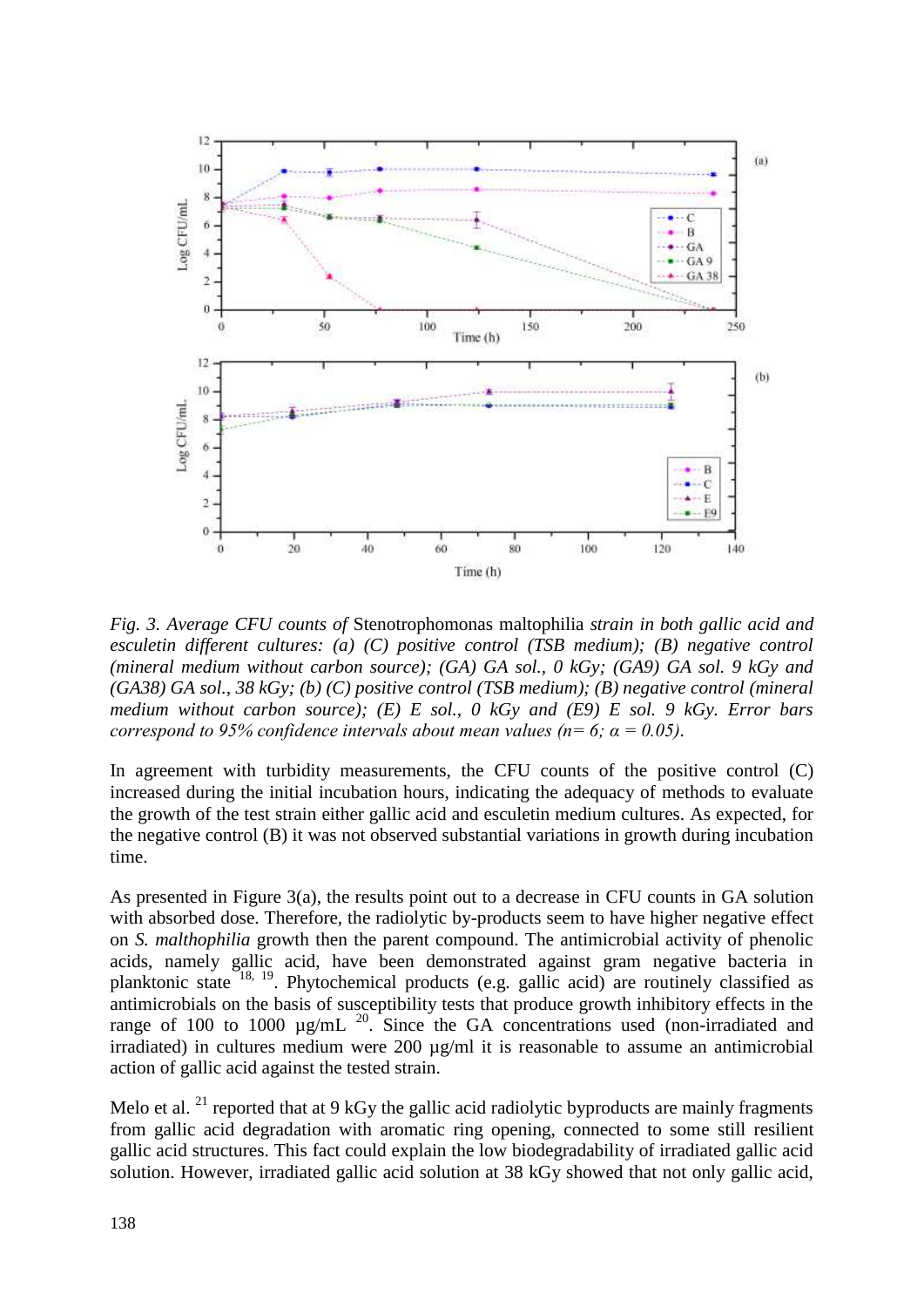but also the aromatic intermediate products, tend to disappear  $21$  meaning that even nonaromatic byproducts present an antimicrobial action against the tested strain. Besides the bacterial growth assessment, it was also important to determine the quantity of gallic acid present in the cultures supernatant.

Concerning esculetin solution, Figure 3(b) shows that there is no gamma radiation effect on esculetin solution. The radiolytic products of esculetin were identified in our lab (submitted) and are mainly aliphatic compounds since esculetin structure degrades at low absorbed doses. As for gallic acid biodegradation assay, the tested strain point out to be not able to use either irradiated or non-irradiated esculetin as carbon source, denoting a growth inhibition. Although, must be noticed that the test strain was maintained viable in esculetin supplemented cultures with unchangeable counts during almost 6 days. This fact could suggest a bacteriostatic effect of esculetin against *S. maltophilia* strain. A study performed by Dürig et al.  $^{22}$  demonstrated that esculetin abolish biofilm formation but have no effect on planktonic growth of a *S. aureus* strain at the concentration of 128 ug/ml. Other authors <sup>23</sup> have stated the antimicrobial activity of esculetin against several microorganisms.

To our knowledge, this is the first study that tries to associate the metabolic capacities of cork natural microbiota along with a radiolytic process, in order to promote the recalcitrant compounds degradation. Besides the obtained inconclusive results and not comparable with the literature, this preliminary bench scale approach have raised some issues to explain by a new methodological setup. Briefly, a detailed organic content characterization will be performed in order to select the main recalcitrant compounds for the studied cork wastewater and a mixed natural wastewater microbial population will be tested. The well-known potentialities of gamma radiation as complementary wastewater treatment technology will be carried on to a future scale up on a Portuguese cork Industry.

# **4.2. Chemical Oxygen Demand (COD)**

COD is a routine parameter used to reveal the total organics in wastewaters as well as the extent of wastewater treatment  $24, 25$ . This parameter reflects a global oxygen capability uptake that can be due to a large variety of compounds including the phenolic compounds. The COD results are presented in the Figure 4.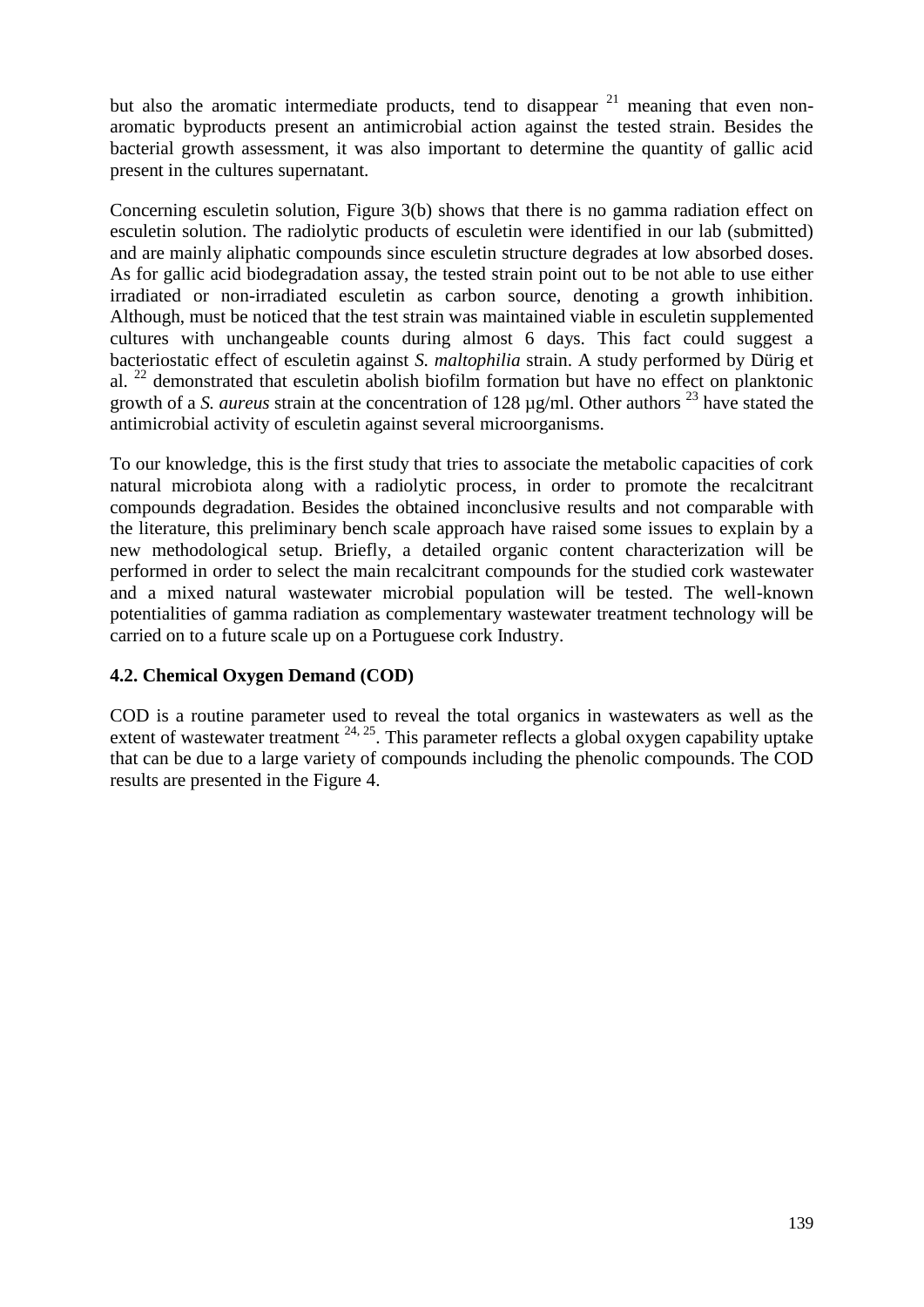

*Fig. 4. COD vs. Absorbed dose (n=5;*  $\alpha$ *=0.05).* 

Figure 4 shows that for a 50 kGy absorbed dose the % COD variation decreases (average  $37\pm14\%$  at 0.4 kGy/h and average  $63\pm0.01\%$  at 24 kGy/h) for both dose rates. With the exception of 2 kGy absorbed dose at high dose rate (2.4 kGy/h) the gamma radiation effect is associated with a decrease of COD and therefore indicates that there is a chemical degradation of organic matter  $2^6$ . Other authors  $27, 28$  also reported that the COD decreases with gamma irradiation in industrial wastewaters. At low absorbed doses (2 kGy) and high rate (2.4 kGy/h) the momentary increase of COD value can, probably, be done to the degradation of some heavy mass compounds in a large number of lower mass compounds that actively contribute to that increase. However, for larger doses, also these smaller compounds are degraded leading to a final decrease of COD value.

#### **4.3. Correlation between antioxidant activity by Ferric Reducing/Antioxidant Power (FRAP assay) and Total phenolic compounds (TP)**

Figure 5 shows the correlation found between FRAP and TP and showed that the main responsible for the antioxidant activity are the phenolic compounds, as expected. The Pearson coefficient (r) for the both doses rates is strong and positive  $(r=0.902$  for 0.4 kGy/h and  $r=0.998$  for 2.4 kGy/h) that indicates a strong correlation between TP and the antioxidant activity. The higher antioxidant activity increase at 2.4 kGy/h dose rate could be related to a greater amount of radical species generated that tend to for a higher number of antioxidant active compounds.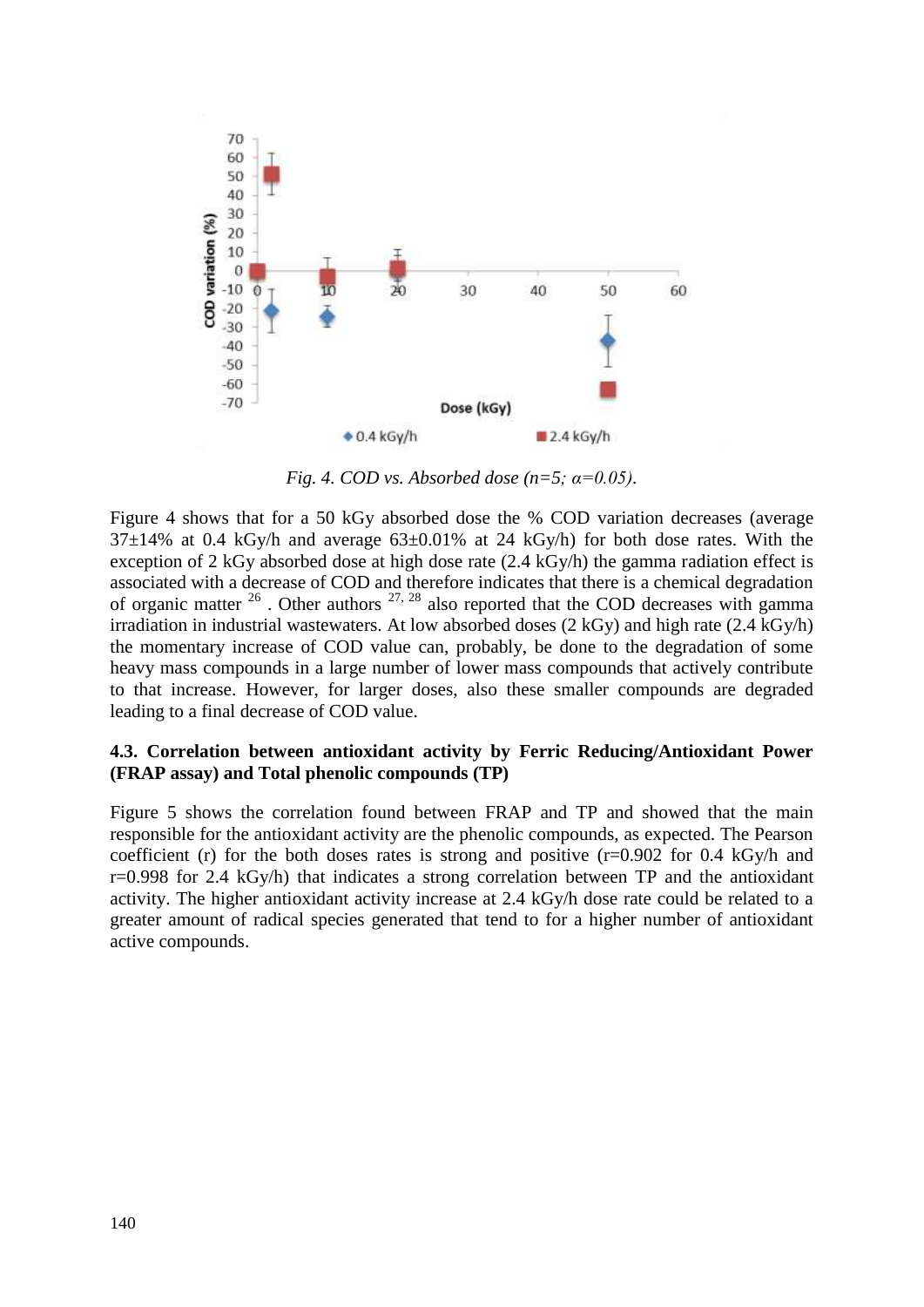

*Fig. 5. Antioxidant activity vs. total phenolic compounds.*

These results could be explained by hydroxyl radical attack to large molecules (eg. tannins and other complex phenolic compounds) but without breaking most of the phenyl groups. The breaking of those compounds leads to an increase of the concentration of smaller phenolic structures with a global higher antioxidant activity.

In conclusion, gamma radiation was applied as a pretreatment for cork cooking water. High dose rate (2.4 kGy/h) and low dose rate (0.4 kGy/h) were applied and the obtained results point out that there are significant differences between dose rates. COD results, together with FRAP and TP results, show us a picture where larger molecules are degraded producing a lot of small phenol compounds. This is a very important result to cork industry since a treatment like this one increases dramatically the added-value compounds (antioxidants) in the cooking water while decreases other organic matter leading to a much more valuable solution as raw material for other industries. To our knowledge, there are no studies about gamma irradiation effects on antioxidant activity of cork cooking water. Further studies have to be performed to access the technical viability of extraction, identification, purification and reuse of now detected antioxidants.

#### **5. Ongoing activities and further work**

Ongoing studies are focusing on two main fields:

1) extraction of potential antioxidants: activated carbon (olive seeds); the economic viability of these techniques; toxicity tests and repetition of experiments with electron beam

2) As mentioned above, the application of a new methodological setup for biodegradation will be performed and a new microbial population will be selected in order to optimize the biological treatment as a complement with ionizing radiation.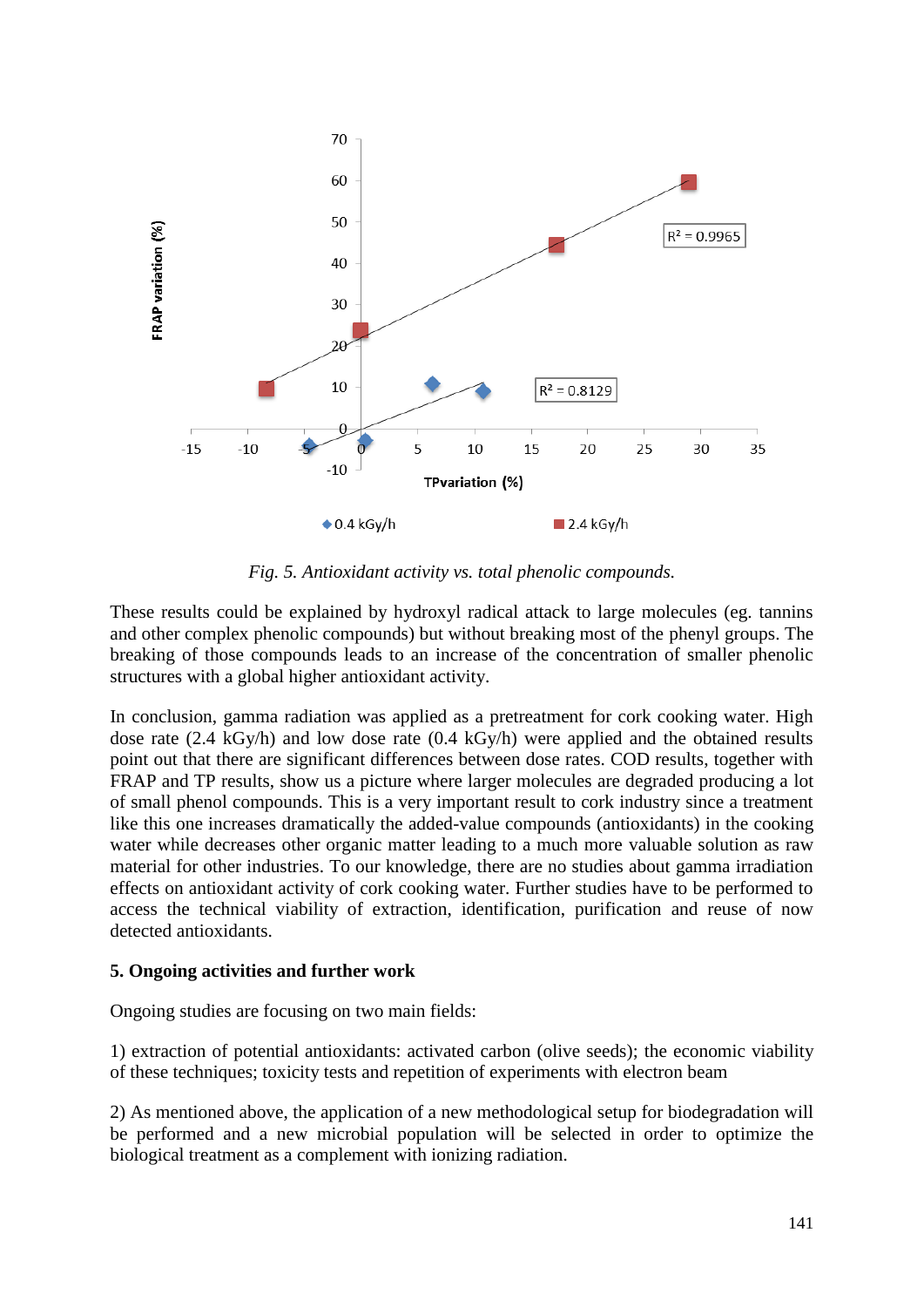3) The understanding of the mechanisms of different antioxidant activity methodologies in cork wastewater irradiation. These studies could be helpful to better understand the oxidation mechanisms in radiolytic reactions. Analytical techniques (e.g.: High Performance Liquid Chromatography (HPLC) and ionization by electrospray (ESI-MS)) will be used to characterize and quantify the radiolytic products produced in irradiated wastewaters. In addition, modulation tools will be used to develop kinetic models and calculate reaction rate constants to understand the reaction mechanism of these compounds after irradiation that will be applicable to several free-radical based technologies.

The synergy between both studies will allow the optimization of the irradiation parameters (e.g. type of energy, geometry, absorbed doses and dose rates) to be implemented in a pilot plant on cork industry.

## **Acknowledgments**

We are grateful to the International Atomic Energy Agency (IAEA, Austria) by the supporting the CRP 1539 – F23029 "Radiation Treatment of Wastewater for Reuse with Particular Focus on Wastewaters Containing Organic Pollutants" project. We are also grateful to the cork industry (Fabricor S.A) for allowing us to collect all the samples necessary for the accomplishment of this work. This work was supported by grants from the Institute of Nuclear Technology (ITN) and the Foundation for Science and Technology (FCT) of the Ministry of Science, Technology and Higher Education (MCTES).

#### **References**

[1] Mendonça E., Picado A., Silva L., Anselmo A.M. Ecotoxicological evaluation of cork boiling wastewaters. **Ecotox. Environ. Safe.**, 66, 384 – 390, 2007.

[2] BENITEZ F.J., ACERO J.L., GARCIA J., LEAL A.I., Purification of cork processing wastewaters by ozone, by activated sludge, and by their two sequential applications. **Water Res.**, 37, 4081 – 4090, 2003.

[3] MINHALMA M., DE PINHO M.N., Flocculation/Flotation/Ultrafiltration integrated process for the treatment of cork processing wastewaters**. Environ. Sci. Technol**., 35, 4916 – 4921, 2001.

[4] Silva, C. A., Madeira, L. M., Boaventura, R. A. Costa, C. A. Photo-oxidation of Cork manufacturing wastewater. **Chemosphere** 55, 19–26, 2004

[5] BELTRAN-HEREDIA, J., DOMINGUEZ, J. R., LOPEZ, R. Treatment of Cork Process Wastewater by a Successive Chemical-Physical Method. **J. Agric. Food Chem.** 52, 4501- 4507, 2004.

[6] PERES, J.A., BELTRAN-HEREDIA, J., DOMINGUEZ, J.R. Integrated Fenton's reagent coagulation/flocculation process for the treatment of cork processing wastewaters. **J. Hazard. Mater. B** 107, 115–121, 2004.

[7] Guedes, A. M. F. M., Madeira, L.M.P., Boaventura, R.A.R., Costa, C.A.V. Fenton oxidation of cork cooking wastewater – overall kinetic analysis. **Water Research** 37, 3061- 3069, 2003.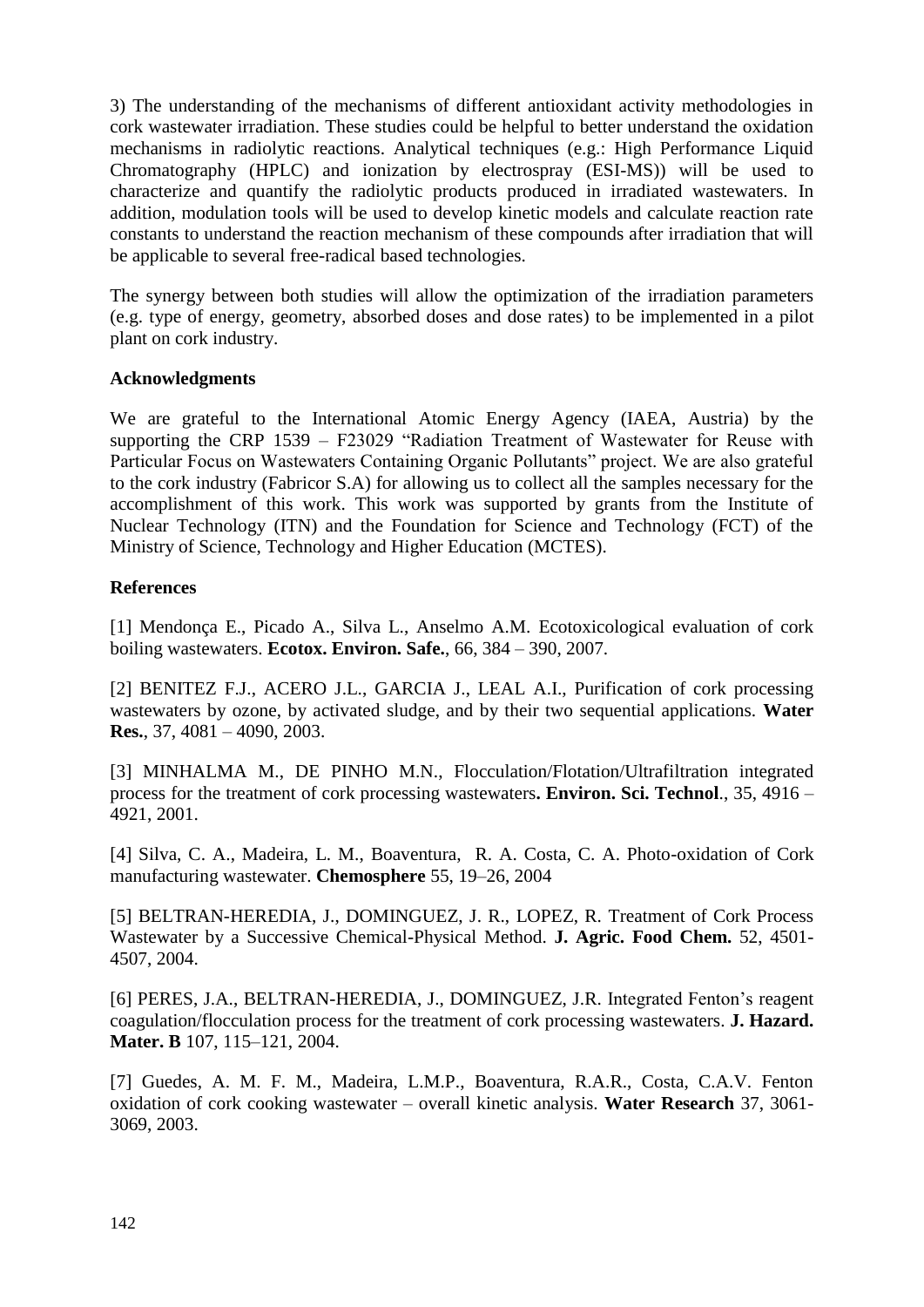[8] DRAGANIC, I., GAL, O. Radiation chemistry of oxalic acid and oxalates. **Radiat Res. Rev** , 3, 167-207, 1971.

[9] TAKRITI, S. Radiation-induced degradation and the effect of scavengers on benzene, monochlorobenzene and 1,2-dichlorobenzene in aqueous solutions. **Water Quality Research Journal of Canada** , 39 (3), 245-251, 2004.

[10] Melo, R., Leal, J., Takács, E., Wojnárovits, L. Radiolytic degradation of gallic acid and its derivatives in aqueous solution. **J. Hazard. Mater.** , 172, 1185-1192, 2009.

[11] DIAS-MACHADO, M., MADEIRA, L.M., BALBINA, N., NUNES, O.C., MANAIA, C.M. Treatment of cork boiling wastewater using chemical oxidation and biodegradation**. Chemosphere**, 64, 455-461, 2006.

[12] Mendes, C. M.; Almeida, J. C.; Botelho, M. L.; Cavaco, M. C.; Almeida-Vara, E.; Andrade, M.E. The Portuguese gamma irradiation facility. **Radiat. Phys. Chem.**, 35, 576, 1990.

[13] MCLAUGHLIN, W.; BOYD, A.; CHADWICK, K.; MCDONALD, J.; MILLER, A. Dosimetry for radiation processes; Taylos&Francis:London, 1989.

[14] STANDARD METHODS FOR THE EXAMINATION OF WATER AND WASTEWATER, 1998. 20th edn, American Public Health Association/American Water Works Association/Water Environment Federation, Washington DC, USA.

[15] BENZIE IRIS F.F., STRAIN J.J., The Ferric Reducing Ability of Plasma (FRAP) as a Measure of "Antioxidant Power": The FRAP Assay. **Anal. Biochem**., 239, 70 – 76, 1996.

[16] GUZIK, U.; GREN, I.; WOJCIESZYNSKA, D.; LABUZEK, S. Isolation and characterization of a novel strain of Stenotrophomonas maltophilia possessing various dioxygenases for monocyclic hydrocarbon degradation. **Braz. J. Microbiol.** 40, 285, 2009.

[17] GREN, I.; WOJCIESZYNSKA, D.; GUZIK, U.; PERKOSZ, M.; HUPERT-KOCUREK, K. Enhanced biotransformation of mononitrophenols by Stenotrophomonas maltophilia KB2 in the presence of aromatic compounds of plant origin. **World J. Microbiol. Biotechnol.**, 26, 289, 2010.

[18] SCALBERT, A. Antimicrobial properties of tannins. Phytochemistry, 30, 3875, 1991.

[19] BORGES, A.; SAAVEDRA, M. J.; SIMÕES, M. The activity of ferulic and gallic acids in biofilm prevention and control of pathogenic bacteria. **Biofouling** , 28, 755, 2012.

[20] Tegos, G.; Stermitz, F.; Lomovskaya, O.; Lewis, K. Multidrug inhibitors uncover remarkable activity of plant antimicrobials. **Antimicrob. Agents Chemother.**, 46, 3133, 2002.

[21] MELO, R. P.; LEAL, J. P.; BOTELHO, M. L. Radiolytic degradation mechanism of gallic acid and its end-products. **Rapid Commun. Mass Spectrom**., 25, 218, 2011.

[22] Dürig, A.; Kouskoumvekaki, I.; Vejborg, R. M.; Klemm, P. Chemoinformatics assisted development of new anti-biofilm compounds. **Appl. Microbiol. Biotechnol.**, 87, 309, 2010.